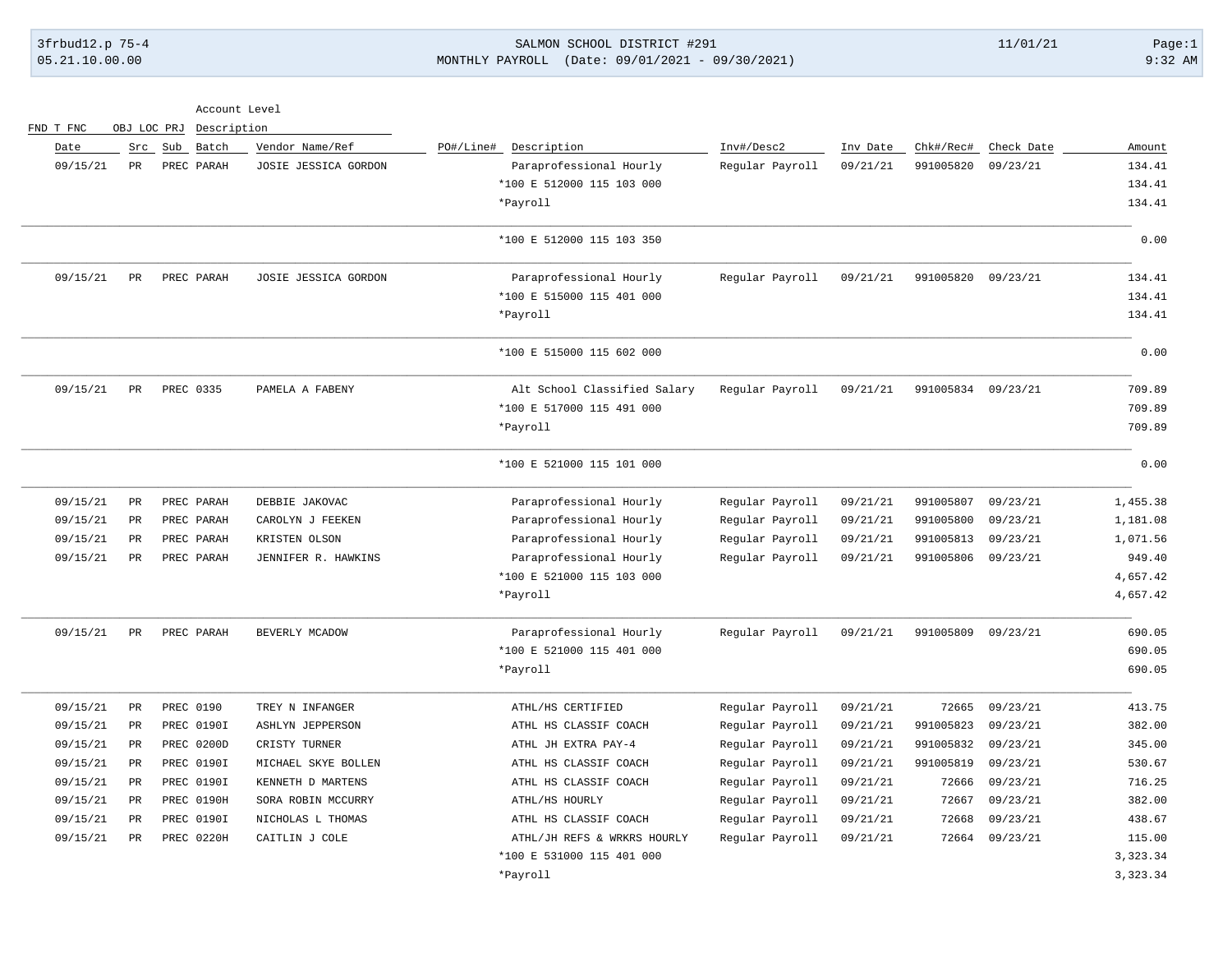3frbud12.p 75-4 Page:2 05.21.10.00.00 MONTHLY PAYROLL (Date: 09/01/2021 - 09/30/2021) 9:32 AM

Account Level

FND T FNC OBJ LOC PRJ Description

| Amount   | Chk#/Rec# Check Date |                    | Inv Date | Inv#/Desc2      | PO#/Line# Description     | Vendor Name/Ref    | Src Sub Batch |             | Date     |
|----------|----------------------|--------------------|----------|-----------------|---------------------------|--------------------|---------------|-------------|----------|
| 0.00     |                      |                    |          |                 | *100 E 531000 115 602 000 |                    |               |             |          |
| 0.00     |                      |                    |          |                 | *100 E 532000 115 401 000 |                    |               |             |          |
| 0.00     |                      |                    |          |                 | *100 E 611000 115 100 000 |                    |               |             |          |
| 0.00     |                      |                    |          |                 | *100 E 611000 115 101 000 |                    |               |             |          |
| 1,429.06 | 09/23/21             | 991005829          | 09/21/21 | Regular Payroll | HS CLSF HOURLY            | HOLLY L SMITH      | PREC 0110H    | PR          | 09/15/21 |
| 733.83   | 09/23/21             | 991005783          | 09/21/21 | Regular Payroll | HS CLSF HOURLY            | ASHLEY C TARKALSON | PREC 0110H    | $_{\rm PR}$ | 09/30/21 |
| 600.00   | 09/23/21             | 991005783          | 09/21/21 | Regular Payroll | HS CLSF                   | ASHLEY C TARKALSON | PREC 0110     | PR          | 09/30/21 |
| 2,762.89 |                      |                    |          |                 | *100 E 611000 115 401 000 |                    |               |             |          |
| 2,762.89 |                      |                    |          |                 | *Payroll                  |                    |               |             |          |
| 2,376.36 |                      | 991005831 09/23/21 | 09/21/21 | Regular Payroll | HS CLSF HOURLY            | ERIC J TARKALSON   | PREC 0110H    | PR          | 09/15/21 |
| 2,376.36 |                      |                    |          |                 | *100 E 611000 115 401 002 |                    |               |             |          |
| 2,376.36 |                      |                    |          |                 | *Payroll                  |                    |               |             |          |
| 500.00   |                      | 991005798 09/23/21 | 09/21/21 | Regular Payroll | SPED STIPEND              | TIFFANY A SIMMONS  | PREC SPEDS    | PR          | 09/15/21 |
| 500.00   |                      |                    |          |                 | *100 E 616000 115 000 000 |                    |               |             |          |
| 500.00   |                      |                    |          |                 | *Payroll                  |                    |               |             |          |
| 0.00     |                      |                    |          |                 | *100 E 616000 115 101 000 |                    |               |             |          |
| 547.40   |                      | 991005789 09/23/21 | 09/21/21 | Regular Payroll | MEDIA CLSF HOURLY         | TODD NELSON        | PREC 0290H    | PR          | 09/15/21 |
| 547.40   |                      |                    |          |                 | *100 E 622000 115 000 000 |                    |               |             |          |
| 547.40   |                      |                    |          |                 | *Payroll                  |                    |               |             |          |
| 0.00     |                      |                    |          |                 | *100 E 622000 115 100 000 |                    |               |             |          |
| 0.00     |                      |                    |          |                 | *100 E 622000 115 101 000 |                    |               |             |          |
| 1,455.38 |                      | 991005805 09/23/21 | 09/21/21 | Regular Payroll | MEDIA CLSF HOURLY         | DIANA L HARRY      | PREC 0290H    | PR          | 09/15/21 |
| 1,455.38 |                      |                    |          |                 | *100 E 622000 115 103 000 |                    |               |             |          |
| 1,455.38 |                      |                    |          |                 | *Payroll                  |                    |               |             |          |
| 1,288.63 |                      | 991005817 09/23/21 | 09/21/21 | Regular Payroll | MEDIA CLSF HOURLY         | SHYLA A BARRETT    | PREC 0290H    | PR          | 09/15/21 |
| 1,288.63 |                      |                    |          |                 | *100 E 622000 115 401 000 |                    |               |             |          |
| 1,288.63 |                      |                    |          |                 | *Payroll                  |                    |               |             |          |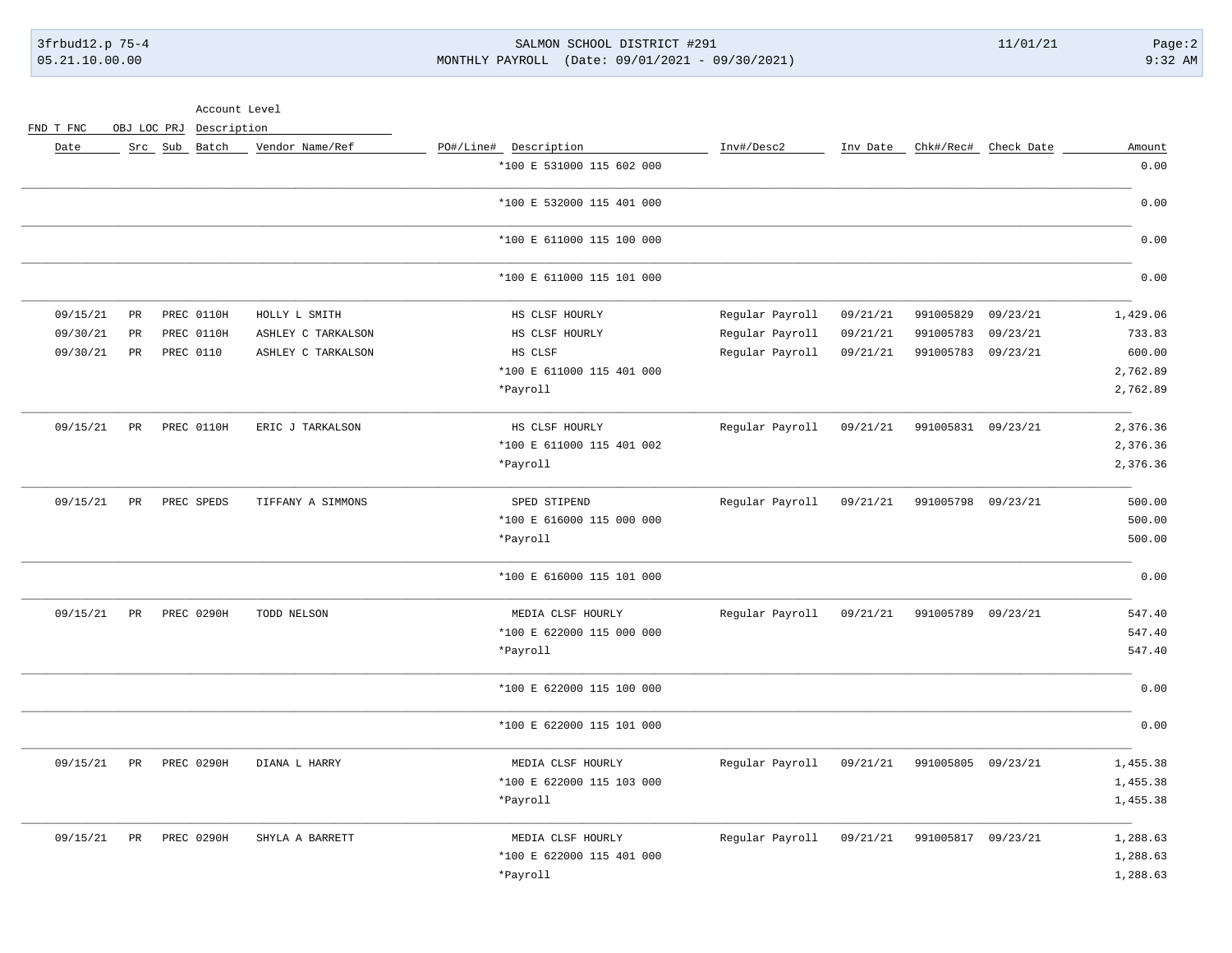FND T FNC OBJ LOC PRJ Description

## 3frbud12.p 75-4 Page:3 05.21.10.00.00 MONTHLY PAYROLL (Date: 09/01/2021 - 09/30/2021) 9:32 AM

| Account Level |  |
|---------------|--|
|               |  |

| Date     | Src             | Sub<br>Batch      | Vendor Name/Ref         | PO#/Line#<br>Description  | Inv#/Desc2      | Inv Date | Chk#/Rec# | Check Date | Amount       |
|----------|-----------------|-------------------|-------------------------|---------------------------|-----------------|----------|-----------|------------|--------------|
| 09/15/21 | PR              | PREC 0310E        | CHAYLIN FARRAND         | Clas Admin                | Regular Payroll | 09/21/21 | 991005794 | 09/23/21   | 300.00       |
|          |                 |                   |                         | *100 E 631000 115 001 000 |                 |          |           |            | 300.00       |
|          |                 |                   |                         | *Payroll                  |                 |          |           |            | 300.00       |
| 09/15/21 | $_{\rm PR}$     | PREC 0310         | KAYLA J. BIGELOW        | DIST ADM CLSF             | Regular Payroll | 09/21/21 | 991005792 | 09/23/21   | 2,173.56     |
| 09/15/21 | $_{\rm PR}$     | PREC 0310H        | ELE TARKALSON           | DIST ADM CLSF HOURLY      | Regular Payroll | 09/21/21 | 991005830 | 09/23/21   | 109.46       |
|          |                 |                   |                         | *100 E 632000 115 001 000 |                 |          |           |            | 2,283.02     |
|          |                 |                   |                         | *Payroll                  |                 |          |           |            | 2,283.02     |
|          |                 |                   |                         | *100 E 632000 115 001 911 |                 |          |           |            | 0.00         |
|          |                 |                   |                         | *100 E 641000 115 100 000 |                 |          |           |            | 0.00         |
|          |                 |                   |                         | *100 E 641000 115 101 000 |                 |          |           |            | 0.00         |
| 09/15/21 | PR              | PREC 0060H        | CHRISTINA K MULLEN      | ELEM CLASSIFIED HOURLY    | Regular Payroll | 09/21/21 | 991005810 | 09/23/21   | 1,684.20     |
|          |                 |                   |                         | *100 E 641000 115 103 000 |                 |          |           |            | 1,684.20     |
|          |                 |                   |                         | *Payroll                  |                 |          |           |            | 1,684.20     |
| 09/15/21 | PR              | PREC 0330E        | EVELYN M BUHLER         | SCHOOL ADM CLSF           | Regular Payroll | 09/21/21 | 991005787 | 09/23/21   | 559.55       |
| 09/15/21 | PR              | PREC 0330         | EVELYN M BUHLER         | SCHL ADM CLSF             | Regular Payroll | 09/21/21 | 991005787 | 09/23/21   | 2,419.20     |
|          |                 |                   |                         | *100 E 641000 115 401 000 |                 |          |           |            | 2,978.75     |
|          |                 |                   |                         | *Payroll                  |                 |          |           |            | 2,978.75     |
| 09/15/21 | $_{\rm PR}$     | <b>PREC 0310H</b> | JANET L SEHER           | DIST ADM CLSF HOURLY      | Regular Payroll | 09/21/21 | 991005797 | 09/23/21   | 596.30       |
| 09/15/21 | $_{\rm PR}$     | PREC 0310         | CHAYLIN FARRAND         | DIST ADM CLSF             | Regular Payroll | 09/21/21 | 991005794 | 09/23/21   | 2,385.02     |
| 09/30/21 | $_{\rm PR}$     | PREC 0310         | ASHLEY C TARKALSON      | DIST ADM CLSF             | Regular Payroll | 09/21/21 | 991005783 | 09/23/21   | 300.00       |
|          |                 |                   |                         | *100 E 651000 115 001 000 |                 |          |           |            | 3,281.32     |
|          |                 |                   |                         | *Payroll                  |                 |          |           |            | 3,281.32     |
| 09/15/21 | $_{\rm PR}$     | PREC 0360H        | ZACHARY WILLIAM CARRELL | CUSTODIAL HOURLY          | Quick Void      | 09/27/21 | 991005799 | 09/23/21   | $-1, 397.25$ |
| 09/15/21 | $\mbox{\sf PR}$ | PREC 0360H        | ZACHARY WILLIAM CARRELL | CUSTODIAL HOURLY          | Regular Payroll | 09/27/21 | 72670     | 09/23/21   | 1,397.25     |
| 09/15/21 | $_{\rm PR}$     | PREC 0360H        | ZACHARY WILLIAM CARRELL | CUSTODIAL HOURLY          | Regular Payroll | 09/21/21 | 991005799 | 09/23/21   | 1,397.25     |
| 09/15/21 | PR              | PREC 0360H        | ALLEN PETRICK           | CUSTODIAL HOURLY          | Regular Payroll | 09/21/21 | 991005825 | 09/23/21   | 1,750.63     |
| 09/15/21 | PR              | PREC 0360H        | STEVEN L YATES          | CUSTODIAL HOURLY          | Regular Payroll | 09/21/21 | 991005833 | 09/23/21   | 1,882.36     |
| 09/15/21 | $_{\rm PR}$     | PREC 0360H        | LISA M MARLER           | CUSTODIAL HOURLY          | Regular Payroll | 09/21/21 | 991005844 | 09/23/21   | 2,204.76     |
| 09/15/21 | $_{\rm PR}$     | PREC 0360H        | VICTORIA REYES          | CUSTODIAL HOURLY          | Regular Payroll | 09/21/21 | 991005828 | 09/23/21   | 2,204.76     |
|          |                 |                   |                         | *100 E 661000 115 000 000 |                 |          |           |            | 9,439.76     |
|          |                 |                   |                         | *Payroll                  |                 |          |           |            | 9,439.76     |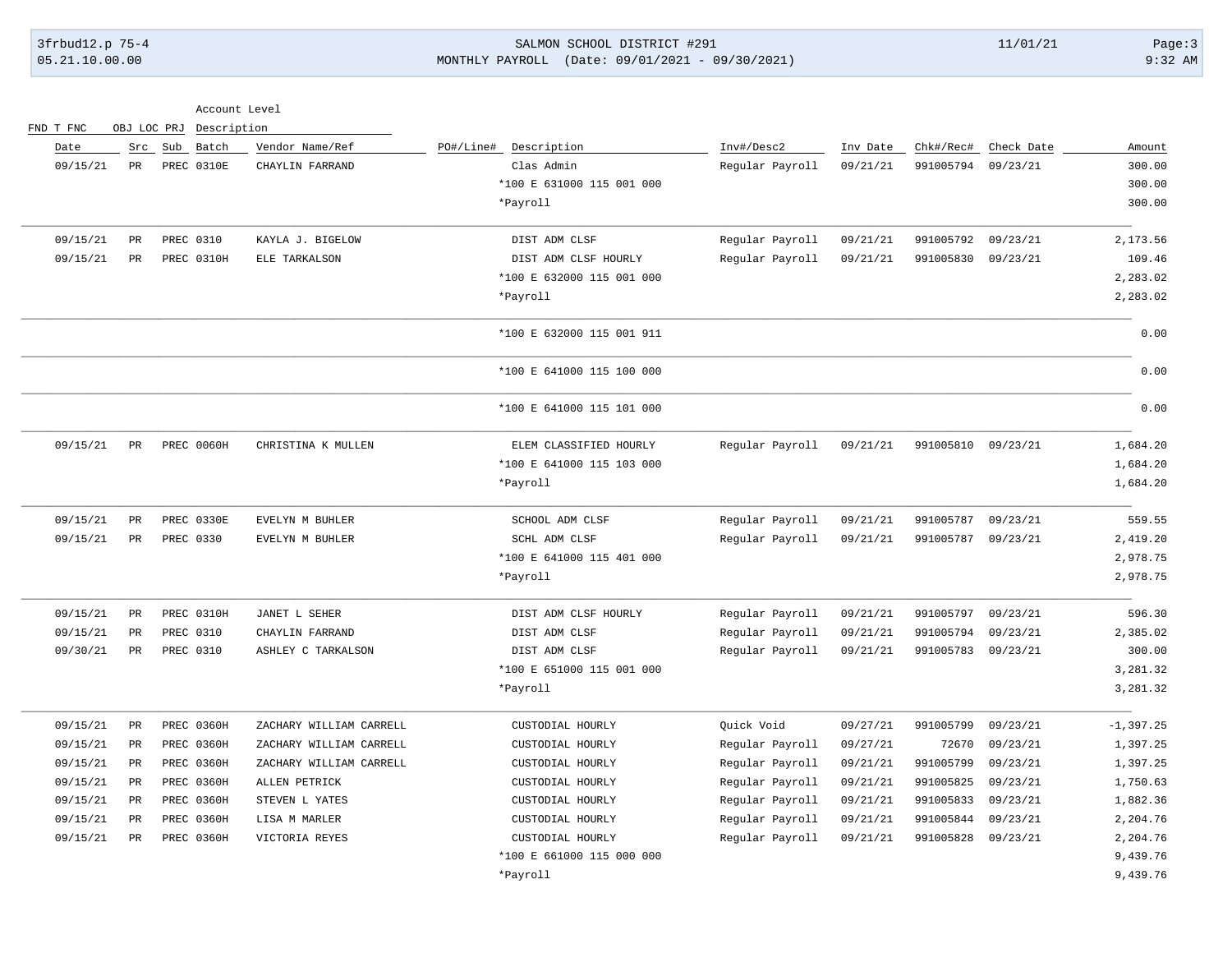# 3frbud12.p 75-4 Page:4 SALMON SCHOOL DISTRICT #291 11/01/21 Page:4 05.21.10.00.00 MONTHLY PAYROLL (Date: 09/01/2021 - 09/30/2021) 9:32 AM

|  | FND T FNC |  | OBJ LOC PRJ Description |
|--|-----------|--|-------------------------|
|  |           |  |                         |

| Date     |                 | Src Sub Batch | Vendor Name/Ref     | PO#/Line# Description     | Inv#/Desc2      | Inv Date | Chk#/Rec# | Check Date | Amount    |
|----------|-----------------|---------------|---------------------|---------------------------|-----------------|----------|-----------|------------|-----------|
|          |                 |               |                     | *100 E 661000 115 101 000 |                 |          |           |            | 0.00      |
| 09/15/21 | PR              | PREC 0390H    | ROBERT L. LEWIS     | MAINTENANCE HOURLY        | Regular Payroll | 09/21/21 | 991005843 | 09/23/21   | 3,646.86  |
| 09/15/21 | PR              | PREC 0390H    | DANA BIGELOW        | MAINTENANCE HOURLY        | Regular Payroll | 09/21/21 | 991005818 | 09/23/21   | 2,204.76  |
|          |                 |               |                     | *100 E 664000 115 000 000 |                 |          |           |            | 5,851.62  |
|          |                 |               |                     | *Payroll                  |                 |          |           |            | 5,851.62  |
|          |                 |               |                     | *100 E 664000 115 100 000 |                 |          |           |            | 0.00      |
| 09/15/21 | $_{\rm PR}$     | PREC 0400H    | HAILEY PILKERTON    | GROUNDS HOURLY            | Regular Payroll | 09/21/21 | 991005826 | 09/23/21   | 173.16    |
|          |                 |               |                     | *100 E 665000 115 000 000 |                 |          |           |            | 173.16    |
|          |                 |               |                     | *Payroll                  |                 |          |           |            | 173.16    |
|          |                 |               |                     | *100 E 667000 115 000 000 |                 |          |           |            | 0.00      |
|          |                 |               |                     | *100 E 667000 115 103 000 |                 |          |           |            | 0.00      |
|          |                 |               |                     | *100 E 667000 115 401 000 |                 |          |           |            | 0.00      |
| 09/15/21 | $\mbox{\sf PR}$ | PREC 0410H    | BRUCE N MURPHY      | TRANSPORTATION HOURLY     | Regular Payroll | 09/21/21 | 991005838 | 09/23/21   | 1,428.88  |
| 09/15/21 | PR              | PREC 0410     | BROOKE D MONROE     | TRANSPORTATION SALARY     | Regular Payroll | 09/21/21 | 991005796 | 09/23/21   | 75.00     |
| 09/15/21 | PR              | PREC 0410h    | BROOKE D MONROE     | TRANSPORTATION HOURLY     | Regular Payroll | 09/21/21 | 991005796 | 09/23/21   | 876.07    |
| 09/15/21 | PR              | PREC 0410H    | DAVID J SHAFFMASTER | TRANSPORTATION HOURLY     | Regular Payroll | 09/21/21 | 991005839 | 09/23/21   | 660.10    |
| 09/15/21 | PR              | PREC 0410     | MARK D AUSTIN       | TRANSPORTATION SALARY     | Regular Payroll | 09/21/21 | 991005835 | 09/23/21   | 4,787.47  |
| 09/15/21 | $_{\rm PR}$     | PREC 0410H    | DIANE BALDWIN       | TRANSPORTATION HOURLY     | Regular Payroll | 09/21/21 | 991005836 | 09/23/21   | 969.35    |
| 09/15/21 | PR              | PREC 0410H    | JOSHUA TOLMAN       | TRANSPORTATION HOURLY     | Regular Payroll | 09/21/21 | 991005840 | 09/23/21   | 797.13    |
| 09/15/21 | $\mbox{\sf PR}$ | PREC 0410     | KATHY TOLMAN        | TRANSPORTATION SALARY     | Regular Payroll | 09/21/21 | 991005791 | 09/23/21   | 694.93    |
| 09/15/21 | PR              | PREC 0410H    | PAUL FISHER         | TRANSPORTATION HOURLY     | Regular Payroll | 09/21/21 | 991005837 | 09/23/21   | 513.87    |
| 09/15/21 | PR              | PREC 0410H    | STEPHEN A FABENY    | TRANSPORTATION HOURLY     | Regular Payroll | 09/21/21 | 991005793 | 09/23/21   | 1,152.92  |
|          |                 |               |                     | *100 E 681000 115 000 000 |                 |          |           |            | 11,955.72 |
|          |                 |               |                     | *Payroll                  |                 |          |           |            | 11,955.72 |
|          |                 |               |                     | *100 E 681000 115 555 000 |                 |          |           |            | 0.00      |
| 09/15/21 | PR              | PREC 0412h    | BROOKE D MONROE     | SJSHS ATHL TRANSP HOURLY  | Regular Payroll | 09/21/21 | 991005796 | 09/23/21   | 116.25    |
| 09/15/21 | PR              | PREC 0412H    | BROOKE D MONROE     | SJSHS ATHL TRANSP HOURLY  | Regular Payroll | 09/21/21 | 991005796 | 09/23/21   | 140.63    |
| 09/15/21 | PR              | PREC 0412H    | BRUCE N MURPHY      | SJSHS ATHL TRANSP HOURLY  | Regular Payroll | 09/21/21 | 991005838 | 09/23/21   | 195.00    |
| 09/15/21 | PR              | PREC 0412H    | PAUL FISHER         | SJSHS ATHL TRANSP HOURLY  | Regular Payroll | 09/21/21 | 991005837 | 09/23/21   | 345.00    |
| 09/15/21 | $_{\rm PR}$     | PREC 0412H    | DAVID J SHAFFMASTER | SJSHS ATHL TRANSP HOURLY  | Regular Payroll | 09/21/21 | 991005839 | 09/23/21   | 877.50    |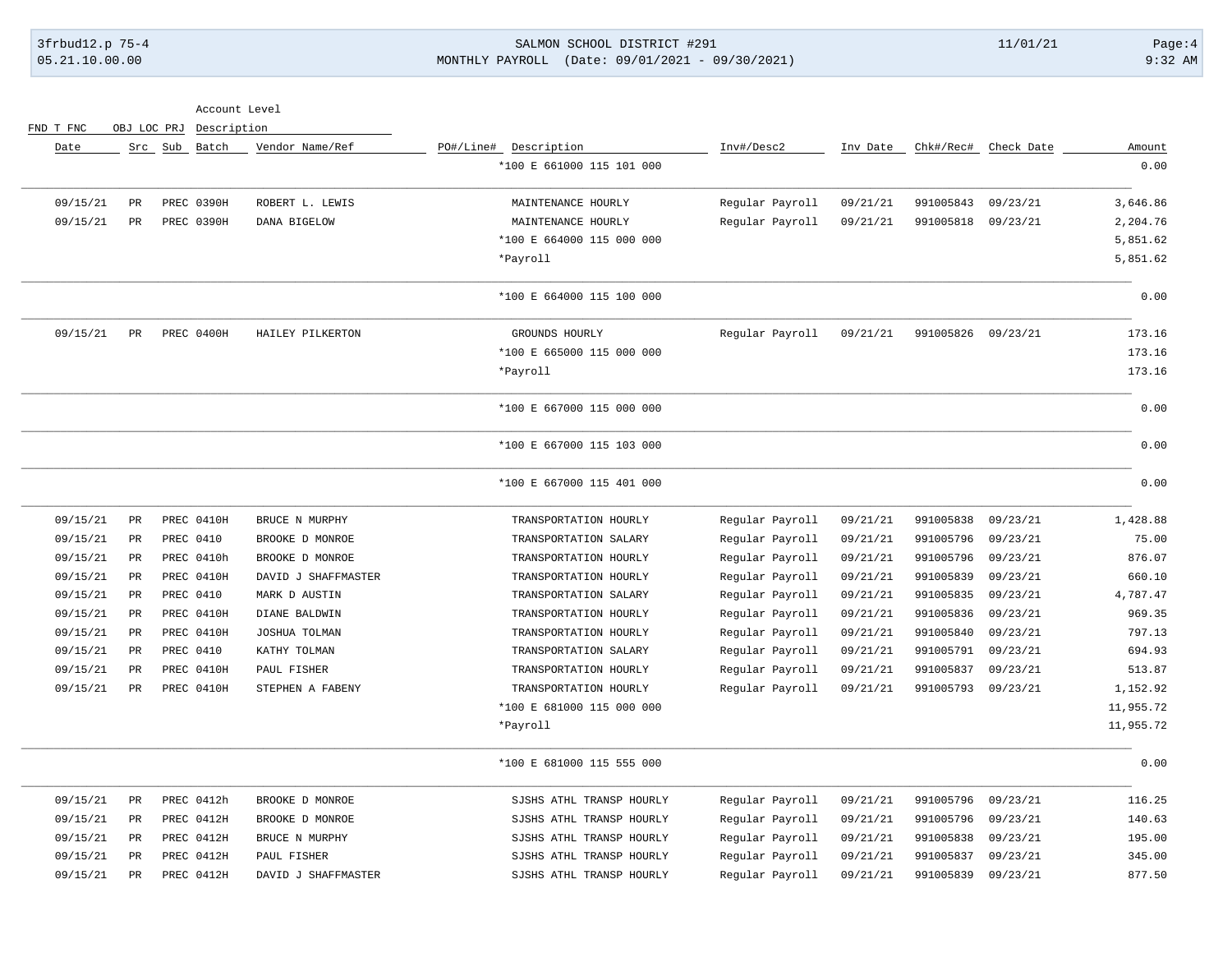FND T FNC OBJ LOC PRJ Description

#### SALMON SCHOOL DISTRICT #291 MONTHLY PAYROLL (Date: 09/01/2021 - 09/30/2021)

 $11/01/21$ 

 $Page:5$  $9:32$  AM

Account Level

| 100 E 682000 115 401 000 (continued) |    |               |                 |                           |                 |          |                             |                      |          |
|--------------------------------------|----|---------------|-----------------|---------------------------|-----------------|----------|-----------------------------|----------------------|----------|
| Date                                 |    | Src Sub Batch | Vendor Name/Ref | PO#/Line# Description     | Inv#/Desc2      | Inv Date |                             | Chk#/Rec# Check Date | Amount   |
| 09/15/21                             | PR | PREC 0412H    | DIANE BALDWIN   | SJSHS ATHL TRANSP HOURLY  | Regular Payroll | 09/21/21 | 991005836                   | 09/23/21             | 120.00   |
| 09/15/21                             | PR | PREC 0412H    | JOSHUA TOLMAN   | SJSHS ATHL TRANSP HOURLY  | Regular Payroll | 09/21/21 | 991005840 09/23/21          |                      | 832.50   |
|                                      |    |               |                 | *100 E 682000 115 401 000 |                 |          |                             |                      | 2,626.88 |
|                                      |    |               |                 | *Payroll                  |                 |          |                             |                      | 2,626.88 |
|                                      |    |               |                 | *100 E 682000 115 602 000 |                 |          |                             |                      | 0.00     |
|                                      |    |               |                 | *100 E 682200 115 000 000 |                 |          |                             |                      | 0.00     |
|                                      |    |               |                 | *100 E 683000 115 100 000 |                 |          |                             |                      | 0.00     |
|                                      |    |               |                 | *220 E 661000 115 100 000 |                 |          |                             |                      | 0.00     |
|                                      |    |               |                 | *220 E 664000 115 100 000 |                 |          |                             |                      | 0.00     |
|                                      |    |               |                 | *233 E 515000 115 000 000 |                 |          |                             |                      | 0.00     |
|                                      |    |               |                 | *233 E 515000 115 000 200 |                 |          |                             |                      | 0.00     |
|                                      |    |               |                 | *233 E 515000 115 000 201 |                 |          |                             |                      | 0.00     |
|                                      |    |               |                 | *233 E 515000 115 000 202 |                 |          |                             |                      | 0.00     |
|                                      |    |               |                 | *233 E 515000 115 000 203 |                 |          |                             |                      | 0.00     |
|                                      |    |               |                 | *233 E 515000 115 000 205 |                 |          |                             |                      | 0.00     |
|                                      |    |               |                 | *241 E 515000 115 401 000 |                 |          |                             |                      | 0.00     |
|                                      |    |               |                 | *242 E 512000 115 101 000 |                 |          |                             |                      | 0.00     |
|                                      |    |               |                 | *242 E 512000 115 103 000 |                 |          |                             |                      | 0.00     |
| 09/15/21                             |    | PR PREC 0290H | TODD NELSON     | MEDIA CLSF HOURLY         | Regular Payroll |          | 09/21/21 991005789 09/23/21 |                      | 410.55   |
|                                      |    |               |                 | *245 E 512000 115 103 000 |                 |          |                             |                      | 410.55   |
|                                      |    |               |                 | *Payroll                  |                 |          |                             |                      | 410.55   |
|                                      |    |               |                 |                           |                 |          |                             |                      |          |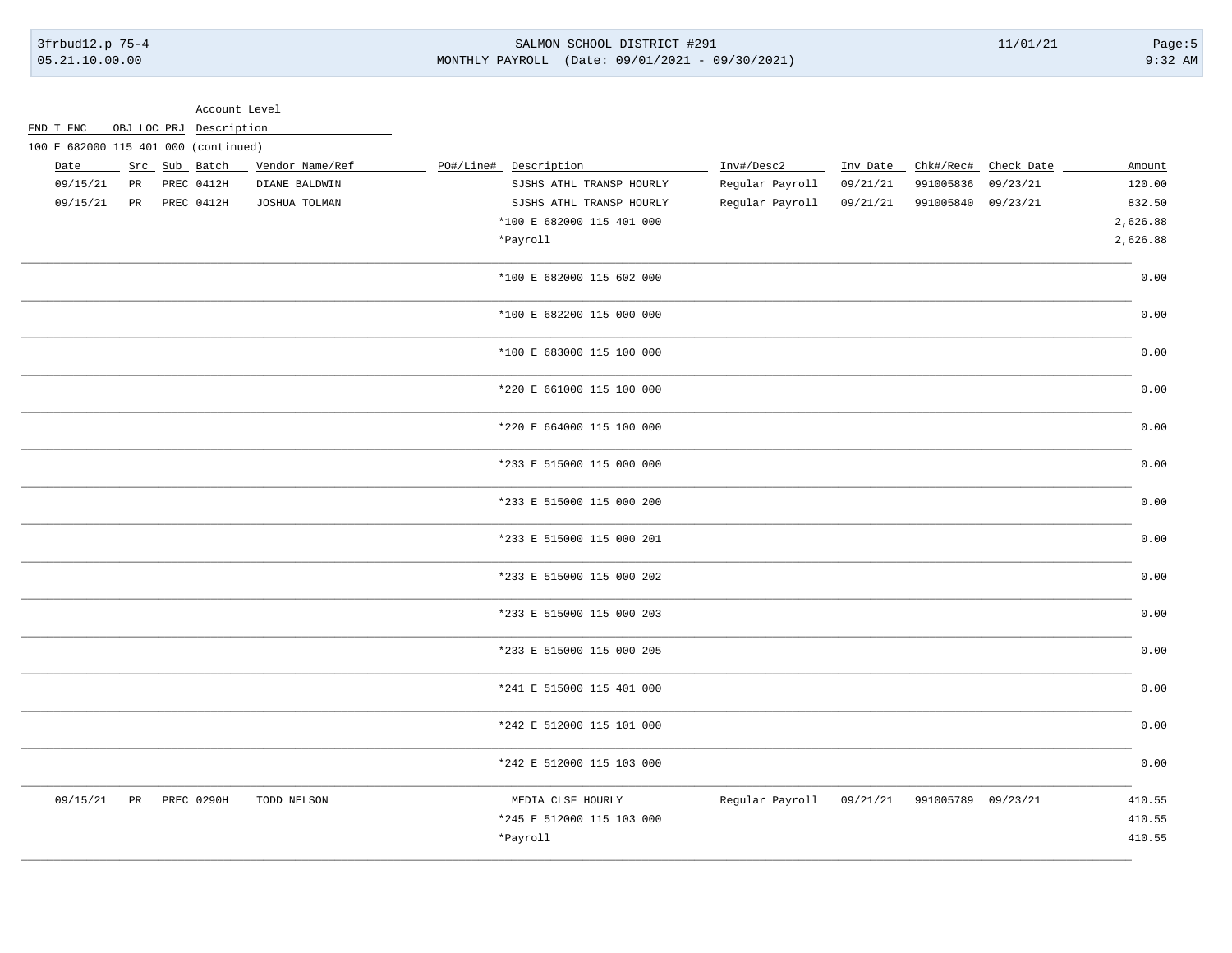## 3frbud12.p 75-4 Page:6 SALMON SCHOOL DISTRICT #291 11/01/21 Page:6 05.21.10.00.00 MONTHLY PAYROLL (Date: 09/01/2021 - 09/30/2021) 9:32 AM

| Account Level |  |
|---------------|--|
|               |  |

FND T FNC OBJ LOC PRJ Description

| Amount<br>0.00 | Chk#/Rec# Check Date |                    | Inv Date | Inv#/Desc2      | PO#/Line# Description<br>*245 E 515000 115 101 000 | Vendor Name/Ref        | Src Sub Batch |    | Date     |
|----------------|----------------------|--------------------|----------|-----------------|----------------------------------------------------|------------------------|---------------|----|----------|
| 410.55         | 09/23/21             | 991005789          | 09/21/21 | Regular Payroll | MEDIA CLSF HOURLY                                  | TODD NELSON            | PREC 0290H    | PR | 09/15/21 |
| 410.55         |                      |                    |          |                 | *245 E 515000 115 401 000                          |                        |               |    |          |
| 410.55         |                      |                    |          |                 | *Payroll                                           |                        |               |    |          |
|                |                      |                    |          |                 |                                                    |                        |               |    |          |
| 1,368.50       | 09/23/21             | 991005789          | 09/21/21 | Regular Payroll | MEDIA CLSF HOURLY                                  | TODD NELSON            | PREC 0290H    | PR | 09/15/21 |
| 1,368.50       |                      |                    |          |                 | *245 E 622000 115 000 000                          |                        |               |    |          |
| 1,368.50       |                      |                    |          |                 | *Payroll                                           |                        |               |    |          |
| 0.00           |                      |                    |          |                 | *245 E 622000 115 100 000                          |                        |               |    |          |
| 0.00           |                      |                    |          |                 | *246 E 611000 115 000 000                          |                        |               |    |          |
| 0.00           |                      |                    |          |                 | *246 E 611000 115 100 000                          |                        |               |    |          |
| 0.00           |                      |                    |          |                 | *248 E 521000 115 100 000                          |                        |               |    |          |
| 0.00           |                      |                    |          |                 | *249 E 515000 115 401 000                          |                        |               |    |          |
| 0.00           |                      |                    |          |                 | *250 E 621000 115 001 000                          |                        |               |    |          |
| 0.00           |                      |                    |          |                 | *251 E 512000 115 101 000                          |                        |               |    |          |
| 923.55         | 09/23/21             | 991005801          | 09/21/21 | Regular Payroll | Paraprofessional Hourly                            | TONI RACHEL FITZGERALD | PREC PARAH    | PR | 09/15/21 |
| 888.03         | 09/23/21             | 72663              | 09/21/21 | Regular Payroll | Paraprofessional Hourly                            | HAYLEY A PRESTON       | PREC PARAH    | PR | 09/15/21 |
| 923.55         | 09/23/21             | 991005808          | 09/21/21 | Regular Payroll | Paraprofessional Hourly                            | DAWN LOPEZ             | PREC PARAH    | PR | 09/15/21 |
| 2,735.13       |                      |                    |          |                 | *251 E 512000 115 103 000                          |                        |               |    |          |
| 2,735.13       |                      |                    |          |                 | *Payroll                                           |                        |               |    |          |
| 0.00           |                      |                    |          |                 | *251 E 515000 115 101 000                          |                        |               |    |          |
| 960.06         |                      | 991005822 09/23/21 | 09/21/21 | Regular Payroll | Paraprofessional Hourly                            | PAULA J HONEYCUTT      | PREC PARAH    | PR | 09/15/21 |
| 960.06         |                      |                    |          |                 | *251 E 515000 115 401 000                          |                        |               |    |          |
| 960.06         |                      |                    |          |                 | *Payroll                                           |                        |               |    |          |
| 0.00           |                      |                    |          |                 | *251 E 621000 115 000 000                          |                        |               |    |          |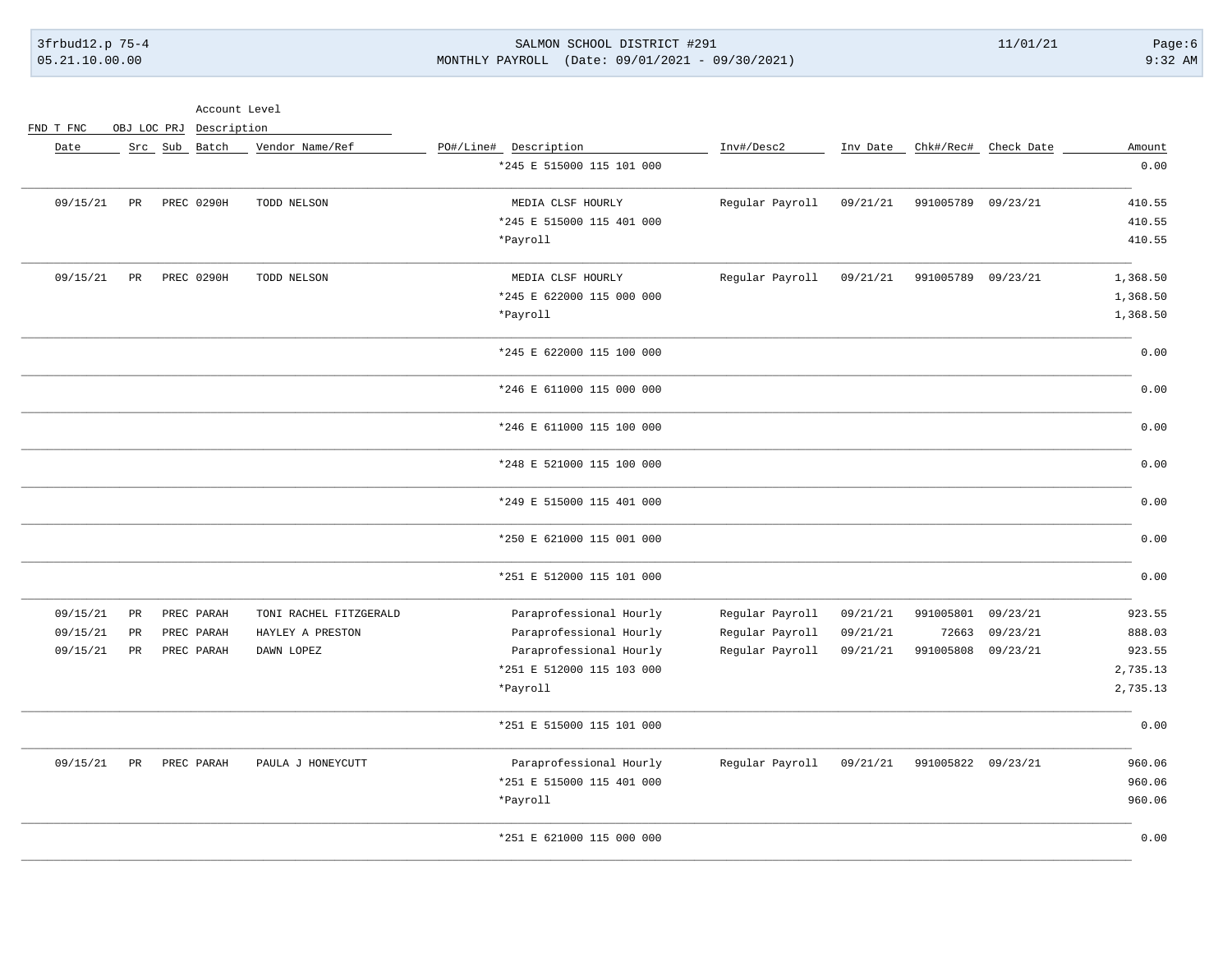## 3frbud12.p 75-4 Page:7 3frbud12.p 75-4 Page:7 05.21.10.00.00 MONTHLY PAYROLL (Date: 09/01/2021 - 09/30/2021) 9:32 AM

FND T FNC OBJ LOC PRJ Description

| Amount   | Chk#/Rec# Check Date |                    | Inv Date | Inv#/Desc2      | PO#/Line# Description      | Vendor Name/Ref        | Src Sub Batch | Date                    |
|----------|----------------------|--------------------|----------|-----------------|----------------------------|------------------------|---------------|-------------------------|
| 0.00     |                      |                    |          |                 | *251 E 621000 115 000 302  |                        |               |                         |
| 0.00     |                      |                    |          |                 | *251 E 621000 115 101 000  |                        |               |                         |
| 0.00     |                      |                    |          |                 | *251 E 621000 115 101 302  |                        |               |                         |
| 0.00     |                      |                    |          |                 | *251 E 632000 115 001 000  |                        |               |                         |
| 0.00     |                      |                    |          |                 | *252 E 621000 115 001 000  |                        |               |                         |
| 882.00   |                      | 991005824 09/23/21 | 09/21/21 | Regular Payroll | Paraprofessional Hourly    | ANGEL RAIN MURPHY      | PREC PARAH    | 09/15/21<br>PR          |
| 882.00   |                      |                    |          |                 | *254 E 621000 115 001 000  |                        |               |                         |
| 882.00   |                      |                    |          |                 | *Payroll                   |                        |               |                         |
| 1,455.38 | 09/23/21             | 991005802          | 09/21/21 | Regular Payroll | Paraprofessional Hourly    | DARLENE A FOUST        | PREC PARAH    | 09/15/21<br>PR          |
| 672.83   | 09/23/21             | 991005811          | 09/21/21 | Regular Payroll | Paraprofessional Hourly    | HOLLY A. NATELSON      | PREC PARAH    | 09/15/21<br>PR          |
| 691.24   | 09/23/21             | 991005820          | 09/21/21 | Regular Payroll | Paraprofessional Hourly    | JOSIE JESSICA GORDON   | PREC PARAH    | 09/15/21<br>PR          |
| 1,144.57 | 09/23/21             | 991005795          | 09/21/21 | Regular Payroll | Paraprofessional Hourly    | DAVID D GALLAMORE      | PREC PARAH    | 09/15/21<br>$_{\rm PR}$ |
| 498.28   | 09/23/21             | 991005816          | 09/21/21 | Regular Payroll | Paraprofessional Hourly    | TAMMY LEE RICE         | PREC PARAH    | 09/15/21<br>PR          |
| 1,332.05 | 09/23/21             | 991005790          | 09/21/21 | Regular Payroll | Paraprofessional Hourly    | REBECCA L STEPHANISHEN | PREC PARAH    | 09/15/21<br>PR          |
| 467.04   | 09/23/21             | 991005812          | 09/21/21 | Regular Payroll | Paraprofessional Hourly    | KELSEY OLSON           | PREC PARAH    | 09/15/21<br>PR          |
| 6,261.39 |                      |                    |          |                 | *257 E 521000 115 000 000  |                        |               |                         |
| 6,261.39 |                      |                    |          |                 | *Payroll                   |                        |               |                         |
| 0.00     |                      |                    |          |                 | *257 E 521000 115 101 000  |                        |               |                         |
| 1,306.00 |                      | 991005798 09/23/21 | 09/21/21 | Regular Payroll | MEDICAID CLASSIFIED HOURLY | TIFFANY A SIMMONS      | PREC 0311H    | 09/15/21<br>PR          |
| 1,306.00 |                      |                    |          |                 | *257 E 616000 115 000 000  |                        |               |                         |
| 1,306.00 |                      |                    |          |                 | *Payroll                   |                        |               |                         |
| 0.00     |                      |                    |          |                 | *257 E 616000 115 101 000  |                        |               |                         |
| 0.00     |                      |                    |          |                 | *258 E 522000 115 101 000  |                        |               |                         |
| 498.28   | 09/23/21             | 991005816          | 09/21/21 | Regular Payroll | Paraprofessional Hourly    | TAMMY LEE RICE         | PREC PARAH    | 09/15/21<br>PR          |
| 498.28   |                      |                    |          |                 | *258 E 522000 115 103 000  |                        |               |                         |
| 498.28   |                      |                    |          |                 | *Payroll                   |                        |               |                         |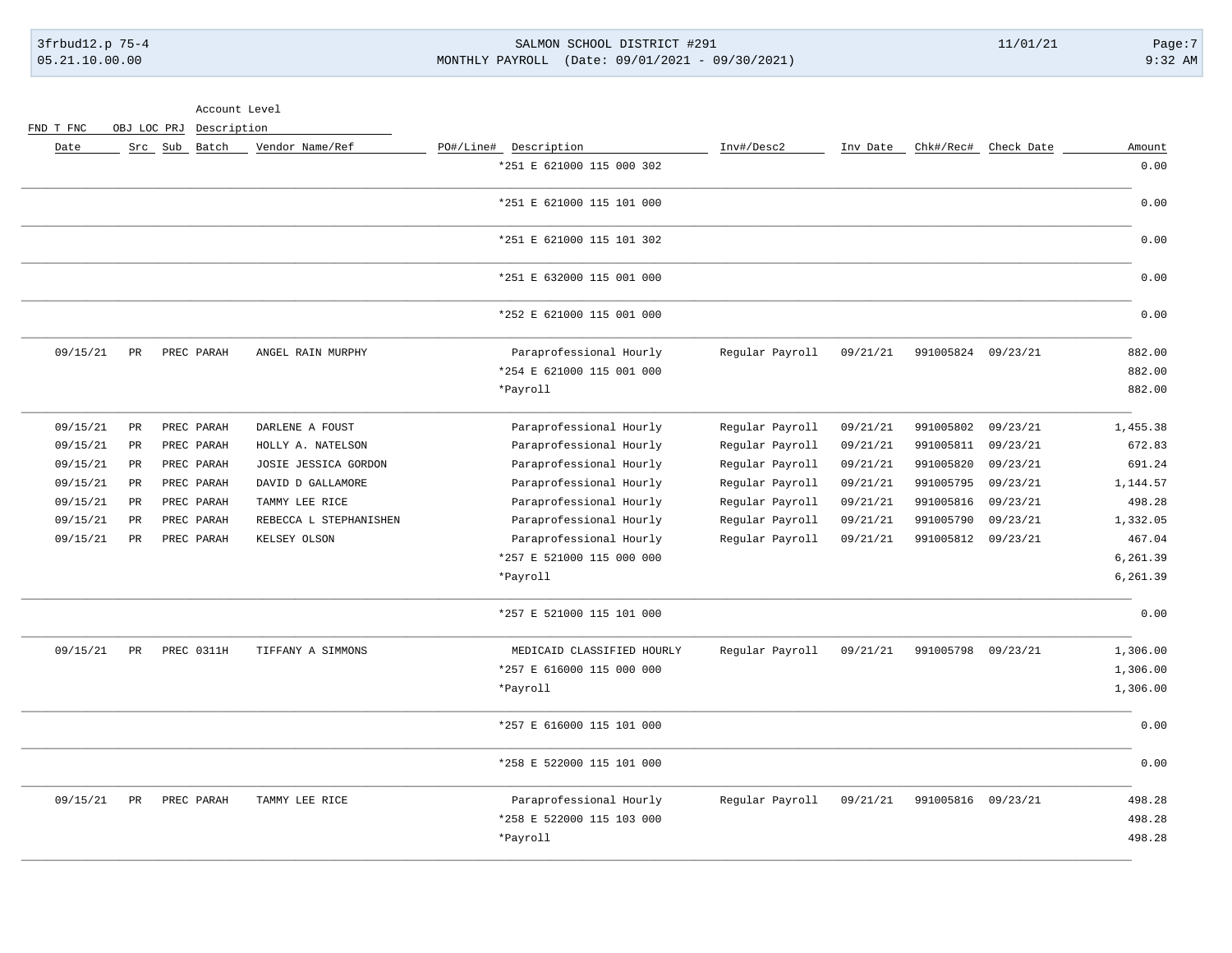| 3frbud12.p 75-4 | SALMON SCHOOL DISTRICT #291                     | 11/01/21 | Page:8    |
|-----------------|-------------------------------------------------|----------|-----------|
| 05.21.10.00.00  | MONTHLY PAYROLL (Date: 09/01/2021 - 09/30/2021) |          | $9:32$ AM |
|                 |                                                 |          |           |

#### Account Level

| FND T FNC | OBJ LOC PRJ | Description |                    |           |                            |                 |          |                    |                      |          |
|-----------|-------------|-------------|--------------------|-----------|----------------------------|-----------------|----------|--------------------|----------------------|----------|
| Date      | Src         | Sub Batch   | Vendor Name/Ref    | PO#/Line# | Description                | Inv#/Desc2      | Inv Date |                    | Chk#/Rec# Check Date | Amount   |
| 09/15/21  | PR          | PREC PARAH  | KIMBERLY GODFREY   |           | Paraprofessional Hourly    | Regular Payroll | 09/21/21 | 991005803          | 09/23/21             | 1,218.57 |
| 09/15/21  | PR          | PREC 0311H  | TIFFANY A SIMMONS  |           | MEDICAID CLASSIFIED HOURLY | Regular Payroll | 09/21/21 | 991005798          | 09/23/21             | 1,306.00 |
| 09/15/21  | PR          | PREC PARAH  | CHARITY STAR OUTEN |           | Paraprofessional Hourly    | Regular Payroll | 09/21/21 | 991005814 09/23/21 |                      | 923.55   |
|           |             |             |                    |           | *260 E 521000 115 000 000  |                 |          |                    |                      | 3,448.12 |
|           |             |             |                    |           | *Payroll                   |                 |          |                    |                      | 3,448.12 |
|           |             |             |                    |           | *260 E 521000 115 100 000  |                 |          |                    |                      | 0.00     |
|           |             |             |                    |           | *261 E 515000 115 101 000  |                 |          |                    |                      | 0.00     |
|           |             |             |                    |           | *261 E 515000 115 401 000  |                 |          |                    |                      | 0.00     |
|           |             |             |                    |           | *262 E 621000 115 000 000  |                 |          |                    |                      | 0.00     |
|           |             |             |                    |           | *271 E 512000 115 101 000  |                 |          |                    |                      | 0.00     |
|           |             |             |                    |           | *271 E 512000 115 103 000  |                 |          |                    |                      | 0.00     |
|           |             |             |                    |           | *271 E 515000 115 401 000  |                 |          |                    |                      | 0.00     |
|           |             |             |                    |           | *272 E 515000 115 401 000  |                 |          |                    |                      | 0.00     |
|           |             |             |                    |           | *272 E 515000 115 602 000  |                 |          |                    |                      | 0.00     |
|           |             |             |                    |           | *276 E 515000 115 000 000  |                 |          |                    |                      | 0.00     |
|           |             |             |                    |           | *277 E 632000 115 001 911  |                 |          |                    |                      | 0.00     |
|           |             |             |                    |           | *289 E 621000 115 000 302  |                 |          |                    |                      | 0.00     |
| 09/15/21  | PR          | PREC 0605H  | CONNIE A GANSKE    |           | FOOD SERVICES HOURLY       | Regular Payroll | 09/21/21 | 991005788          | 09/23/21             | 36.00    |
| 09/15/21  | PR          | PREC 0605   | AMBER E HALLE      |           | FOOD SERVICES SALARY       | Regular Payroll | 09/21/21 | 991005804          | 09/23/21             | 33.69    |
| 09/15/21  | PR          | PREC 0605H  | AMBER E HALLE      |           | FOOD SERVICES HOURLY       | Regular Payroll | 09/21/21 | 991005804          | 09/23/21             | 871.56   |
| 09/15/21  | PR          | PREC 0605H  | MILCA J. POLA      |           | FOOD SERVICES HOURLY       | Regular Payroll | 09/21/21 | 991005827          | 09/23/21             | 1,189.10 |
| 09/15/21  | PR          | PREC 0605   | KAREN WANDA RAY    |           | FOOD SERVICES SALARY       | Regular Payroll | 09/21/21 | 991005815          | 09/23/21             | 65.50    |
| 09/15/21  | PR          | PREC 0605H  | SUZY PALMER        |           | FOOD SERVICES HOURLY       | Regular Payroll | 09/21/21 | 991005841          | 09/23/21             | 1,704.30 |
| 09/15/21  | PR          | PREC 0605   | RICK D PALMER      |           | FOOD SERVICES SALARY       | Regular Payroll | 09/21/21 | 991005786          | 09/23/21             | 104.90   |
| 09/15/21  | PR          | PREC 0605H  | RICK D PALMER      |           | FOOD SERVICES HOURLY       | Regular Payroll | 09/21/21 | 991005786          | 09/23/21             | 593.84   |
| 09/15/21  | PR          | PREC 0605H  | JUDITH M TRACY     |           | FOOD SERVICES HOURLY       | Regular Payroll | 09/21/21 | 991005842 09/23/21 |                      | 29.94    |